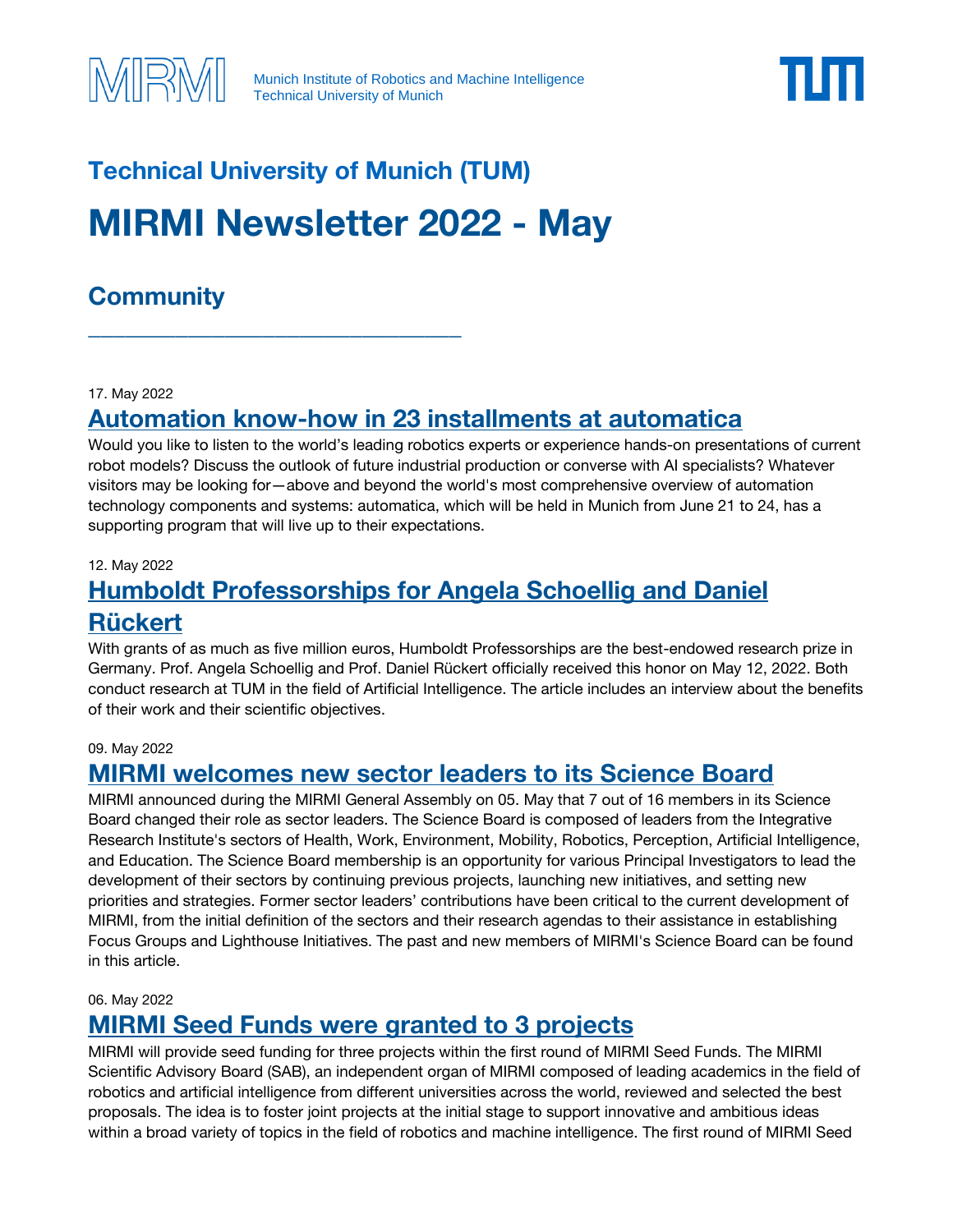Funds will cover 50% of up to two (post)doctoral researchers for up to 6 months duration to initiate the new project. Successful projects can start immediately. In the long run, MIRMI plans to support up to 4 projects every 6 months. The next call is planned to be released in Autumn.

#### 06. May 2022

# **The first MIRMI [General Assembly activated new forms of](https://www.mirmi.tum.de/mirmi/news/article/the-first-mirmi-general-assembly-activated-new-forms-of-collaboration/)  [collaboration](https://www.mirmi.tum.de/mirmi/news/article/the-first-mirmi-general-assembly-activated-new-forms-of-collaboration/)**

MIRMI organized its first General Assembly, to which Principal Investigators, MIRMI Lab coordinators as well as the Institute's administrative team were invited. The forum took place on 05. May in MIRMI's temporary premises at Georg-Brauchle-Ring 58, 80992 Munich. The General Assembly is organized twice a year and provides an opportunity for members to participate in strategic discussions, interact with the MIRMI team, learn about the benefits of MIRMI and discuss the challenges to achieving the ambitious goal of conducting joint research. Highlights of the event included first-hand updates on MIRMI's integrative graduate program, a Digital Lab Tour featuring a Model of Shared Labs and Facilities, and productive discussions in eight Focus Groups.

#### 30. April 2022

### **[Using artificial intelligence to treat heart diseases better](https://www.tum.de/en/about-tum/news/press-releases/details/37351)**

The objective of the Technical University of Munich (TUM) lighthouse project "Digitaler Herz-OP" ("Digital Heart Surgery") is to enable more precise and lower-impact treatment of heart disease. Physicians and engineers at the German Heart Centre Munich (DHM) and the Munich Institute of Robotics and Machine Intelligence (MIRMI) are working together closely in a leading-edge partnership to jointly develop new high-precision instruments for the operating room, the cardiac catheter lab, and the intensive care unit. Oriented toward clinical challenges, innovative sensor data fusion, AI-augmented analyses, and modern information technologies are used to create new digital treatment methods.

#### 19. April 2022

### **robo.innovate – [the new robotics network goes online](https://roboinnovate.mirmi.tum.de/)**

It remains exciting all around robo.innovate. The deep-tech incubator for advanced Bavarian start-ups in the field of robotics and AI, which was launched at the end of 2021, is showing initial success. The new website of robo.innovate recently went online under the address [https://roboinnovate.mirmi.tum.de.](https://roboinnovate.mirmi.tum.de/) This is the first port of call for robotics enthusiasts who want to take the plunge and start their own company. In addition, there are now 12 robotics teams in the pipeline, which benefit from regular coaching, and access to the robo.innovate workshop area as well as expert support and contact with our startup and investor community. Four teams even made it into the selection for the munich\_i/AI.Society special exhibition area of the automatica trade fair and can present their products and prototypes to the expert audience from 21. – 24. June. In order to draw even more attention to the potential and opportunities of robotics, the robo.innovate team is bringing together experts from research, industry, and politics. Stay tuned!

### **Events and Calls**

\_\_\_\_\_\_\_\_\_\_\_\_\_\_\_\_\_\_\_\_\_\_\_\_\_\_\_\_\_\_

30. May – 02. June 2022

## **[TUM/MIRMI will present the TUM Industry Engagement Program](https://www.hannovermesse.de/en/?open=ticketRegistration&code=wV4Yv)  [\(TUM IEP\) at Hannover Messe 2022](https://www.hannovermesse.de/en/?open=ticketRegistration&code=wV4Yv)**

At this year's Hannover Messe (May 30 - June 02, 2022), MIRMI will have its booth for the first time. TUM and MIRMI are jointly organizing the trade fair participation to present a new TUM-wide industry program to the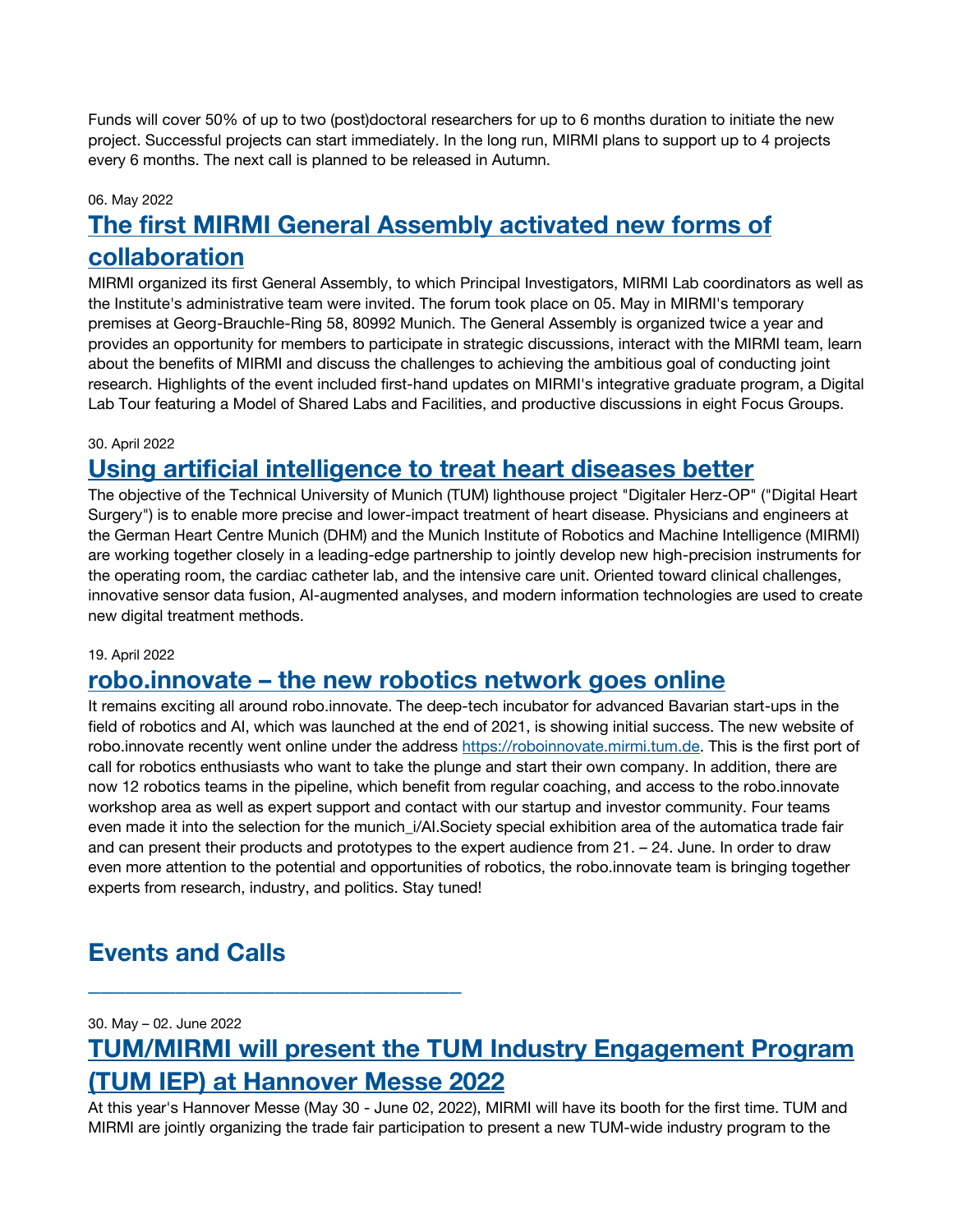general public there: The TUM Industry Engagement Program (TUM IEP). The pilot of the TUM IEP for the Focus Area "Intelligent Robotics" will be hosted and led by MIRMI. Once this Focus Area has been successfully launched in fall/winter, the program will be expanded to further Focus Areas in the future. You can visit MIRMI at the Hannover Messe at the joint booth of Bayern Innovativ: Hall 2, Stand A52. Interested trade visitors from the MIRMI community can register for a free trade visitor ticket to the Hannover Messe at the following link and download it afterward:<https://www.hannovermesse.de/en/?open=ticketRegistration&code=wV4Yv>

#### 22. June 2022

# **[The munich\\_i Hightech Summit: In-person and with a state](https://www.mirmi.tum.de/mirmi/news/article/save-the-date-and-a-ticket-munich-i-hightech-summit-takes-place-on-june-22/)  [reception](https://www.mirmi.tum.de/mirmi/news/article/save-the-date-and-a-ticket-munich-i-hightech-summit-takes-place-on-june-22/)**

The munich i Hightech Summit is the highlight of the automatica's support program and will be held on June 22, 2022. Under the theme 'intelligence empowering tomorrow', leading international technology drivers along with pioneers from science and industry will present their innovations, findings, and megatrends regarding the interaction between human and artificial intelligence, and responsible technological change. Minister-President Dr. Markus Söder will open the munich\_i Hightech Summit within the framework of a state reception at the Munich Residenz Palace on the previous evening.

#### 21. – 24. June 2022

# **Munich\_i / [AI.Society offers guided tours and live talks at](https://www.mirmi.tum.de/mirmi/news/article/munich-i-aisociety-offers-guided-tours-and-live-talks-at-automatica-from-21-to-24-june-2022/)  [automatica](https://www.mirmi.tum.de/mirmi/news/article/munich-i-aisociety-offers-guided-tours-and-live-talks-at-automatica-from-21-to-24-june-2022/)**

Around 30 demonstrators from the Technical University of Munich, TUM's Munich Institute of Robotics and Machine Intelligence (MIRMI) as well as selected start-ups and several projects' partners will present their latest innovations in the munich\_i / AI.Society exhibition area during the automatica conference from 21. to 24. June, 2022 in Hall B4 at Messe München. Additionally, 20-minute live talks will take place on the i\_space stage of munich i every day from 11:00- to 12:30. During the exhibition, visitors will be able to meet researchers and developers on-site, and exchange ideas for potential collaboration opportunities. To get a free day ticket, in the automatica ticket shop use our promotion code *Aisocietyauto22.* Please note that this free ticket is not valid for admission to the munich\_i Hightech Summit, for which you can purchase tickets [here.](https://automatica-munich.com/en/trade-fair/munich-i/summit/)

#### 30. - 31. May 2022

### **[HACK|BAY 2022](https://www.hackbay.de/)**

The digital start-up center in Nuremberg - the ZOLLHOF Tech Incubator - that works closely together with MIRMI's robo.innovate network, is organizing a Hackathon that will take place online and on-site - in Nürnberg, from 30. to 31. May 2022. There is also a challenge with a robotics platform on the agenda. MIRMI can purchase 5 tickets with a discount for the early movers. If you are interested, please contact [robo.innovate@mirmi.tum.de](mailto:robo.innovate@mirmi.tum.de)

#### 30. May 2022

### **[SciFi: From Scientists to Innovators for Industry](https://eithealth.eu/programmes/sci-fi/)**

Are you ready to transition into the healthcare industry? Then apply to the EIT Health SciFi Programme, a threemonth blended learning program giving you the skills you need to work as an innovator in the healthcare industry. The Friedrich-Alexander Universität Erlangen-Nürnberg has teamed up with a large consortium of academic and industry partners (Roche, Philips, Boehringer Ingelheim) to offer a program that will equip participants with crucial skills needed in an industry setting. The program runs from 02. September to 05. December 2022.